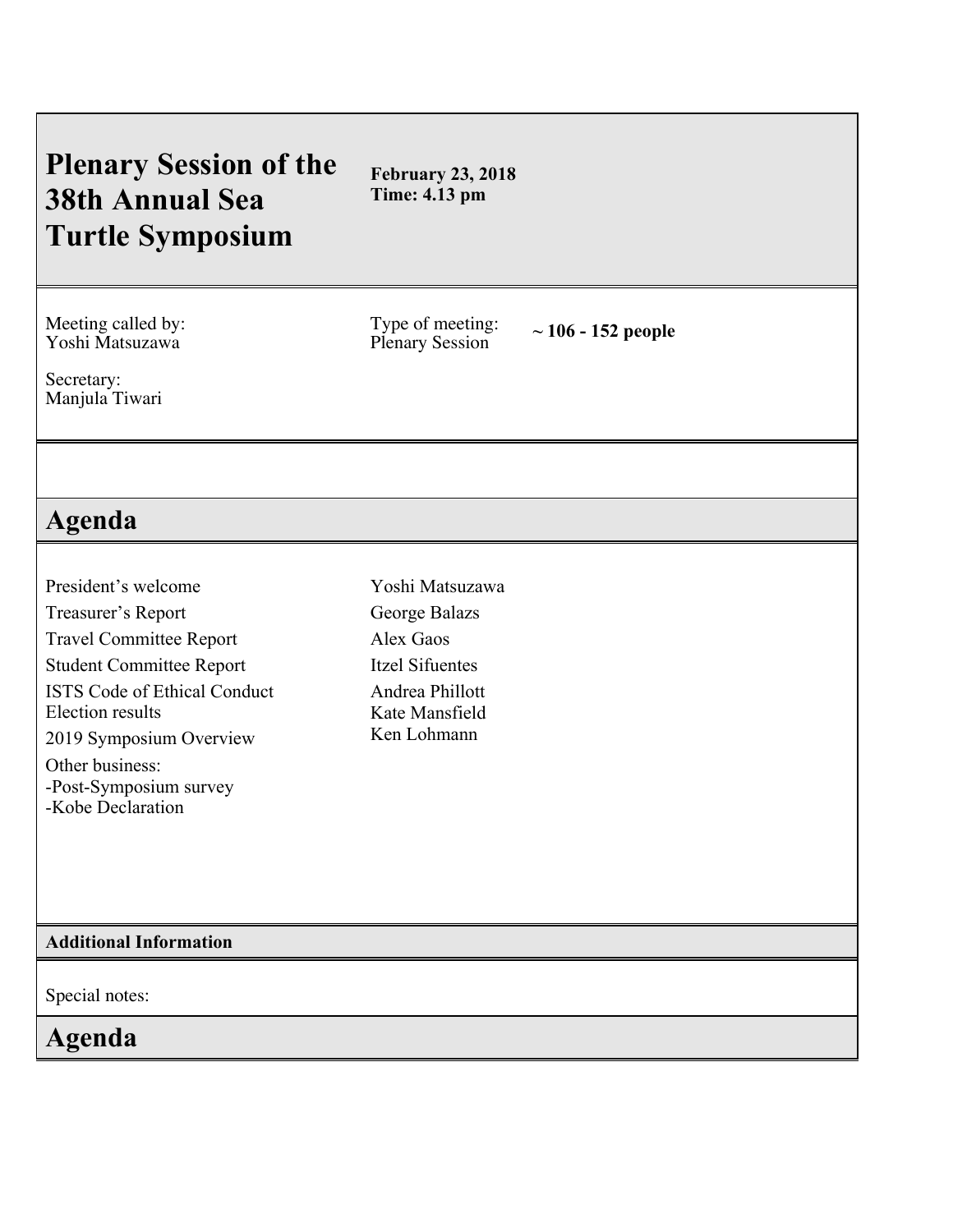| <b>President's welcome</b>                                                                                                                                                                                                                                                                            | Yoshi Matsuzawa      | 4.17 pm             |           |
|-------------------------------------------------------------------------------------------------------------------------------------------------------------------------------------------------------------------------------------------------------------------------------------------------------|----------------------|---------------------|-----------|
| Thanked everyone for attending. 600 participants at the Symposium. Posters and presentations were all<br>very good. Very few complained to him. This Symposium made history in Kobe, and had an impact in<br>Kobe.                                                                                    |                      |                     |           |
| Conclusions:                                                                                                                                                                                                                                                                                          |                      |                     |           |
| Action items:                                                                                                                                                                                                                                                                                         |                      | Person responsible: | Deadline: |
| <b>Treasurer's report</b>                                                                                                                                                                                                                                                                             | <b>George Balazs</b> | 4.19 pm             |           |
|                                                                                                                                                                                                                                                                                                       |                      |                     |           |
| Treasurers to date for the Society: Ed Drane, Terry Meyer (12 years), and me after 5 years on the<br>Board. I have had this position for 9 months. I am dedicated to carrying on that fiscal responsibility.<br>Terry Meyer has been my rock-she is committed until May 2018 to advise the Treasurer. |                      |                     |           |
| Revenues                                                                                                                                                                                                                                                                                              |                      |                     |           |
| Registration & Membership Income                                                                                                                                                                                                                                                                      | \$193,745            |                     |           |
| Donations and Grants                                                                                                                                                                                                                                                                                  | 57,613               |                     |           |
| <b>Auction Income</b>                                                                                                                                                                                                                                                                                 | 22,665               |                     |           |
| Investment and Interest Income                                                                                                                                                                                                                                                                        | 3,492                |                     |           |
| <b>Total Revenues</b>                                                                                                                                                                                                                                                                                 |                      | 277,514             |           |
| Expenses                                                                                                                                                                                                                                                                                              |                      |                     |           |
| Accommodations & Facility Exp                                                                                                                                                                                                                                                                         | 10,202               |                     |           |
| <b>Accommodations - Room Grants</b>                                                                                                                                                                                                                                                                   | 36,074               |                     |           |
| Food and Beverage                                                                                                                                                                                                                                                                                     | 103,319              |                     |           |
| <b>Audio Visual Expense</b>                                                                                                                                                                                                                                                                           | 49,754               |                     |           |
| Poster Diplays                                                                                                                                                                                                                                                                                        | 5,261                |                     |           |
| <b>Student Awards</b>                                                                                                                                                                                                                                                                                 | 2,481                |                     |           |
| <b>Participant Gifts</b>                                                                                                                                                                                                                                                                              | 7,029                |                     |           |
| T Shirts                                                                                                                                                                                                                                                                                              | 3,091                |                     |           |
| Entertainment                                                                                                                                                                                                                                                                                         | 2,541                |                     |           |
| <b>Travel Grants</b>                                                                                                                                                                                                                                                                                  | 677                  |                     |           |
| <b>Symposium Coordination</b>                                                                                                                                                                                                                                                                         | 9,573                |                     |           |
| <b>Credit Card Fees</b>                                                                                                                                                                                                                                                                               | 9,061                |                     |           |
| <b>Supplies Expense</b>                                                                                                                                                                                                                                                                               | 821                  |                     |           |
| Insurance - Venue                                                                                                                                                                                                                                                                                     | 1,403                |                     |           |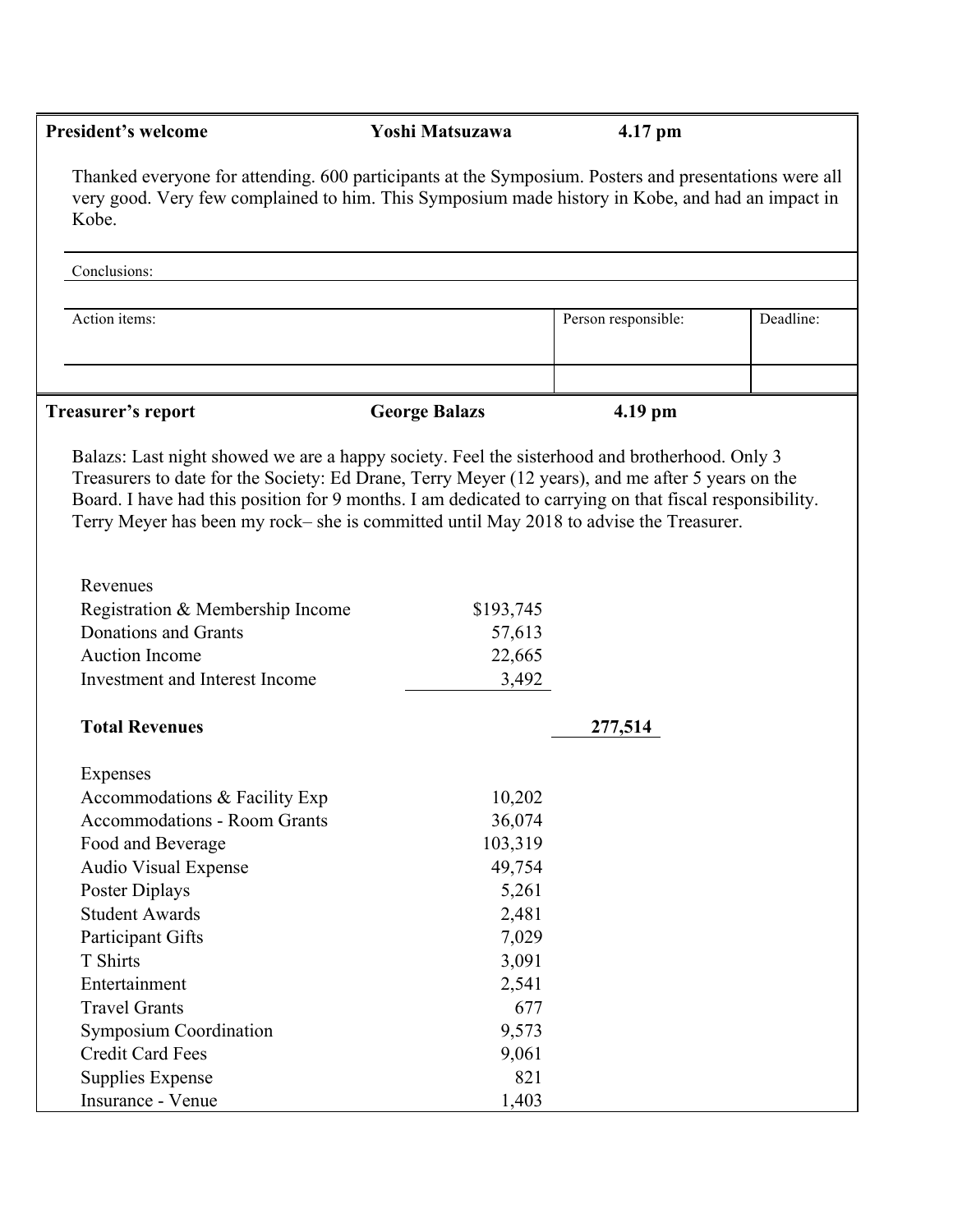| Contingency Expense                 | $\overline{0}$ |           |
|-------------------------------------|----------------|-----------|
| <b>SUBTOTAL - SYMPOSIUM EXPENSE</b> |                | 241,287   |
| <b>Accounting Fees</b>              | 8,000          |           |
| <b>Bank Fees</b>                    | 45             |           |
| <b>BOD</b> Retreat                  | 24,515         |           |
| Insurance - $D \& O$ and Fidelity   | 1,484          |           |
| <b>Investment Advisory Fee</b>      | 1,805          |           |
| Office Expense                      | 113            |           |
| <b>Treasurer Support</b>            | 2,000          |           |
| <b>Secretary Support</b>            | 2,000          |           |
| Program Officer                     | 1,000          |           |
| Web Site Expense                    | 2,945          |           |
| <b>SUBTOTAL - OPERATING</b>         |                |           |
| <b>EXPENSE</b>                      |                | 43,907    |
|                                     |                |           |
| <b>Total Expenses</b>               |                | 285,194   |
|                                     |                |           |
| <b>Net Income</b>                   |                | \$(7,680) |

Balazs goes through report and points out 7.6 K in the loss, and that we renewed policy for Board of Directors to protect the Board. Auction last night brought in approximately 17K.

Discussion:

.

Jeff Seminoff: Was 10 years on the Board. 24K for the Board retreat is a large cost. Do we need it? Balazs: Society is not in the red. Last year was in the red. It is needed and will discuss at the retreat. Jack Frazier: I thought Broadbent didn't charge for anything, but received commission from hotel. Balazs: She does.

Jack Frazier: Why 100K + for food and beverage?

Aliki Panagopoulou: In the US we have to have a minimum expense for food and beverage. With taxes and fees. Contractual obligation. Coffee breaks, banquet, bar, minimum consumptions. In red because during auction night we did not make the needed amount.

Jack Frazier: Has the Board looked at this Symposium and how the registration fees helped the Symposium?

Aliki Panagopoulou: Board lowered registration fees to allow students and developing country participants to attend.

Jack Frazier: Can we get in the future a trend of how we are doing financially?

Balazs: Gone from huge loss in Baltimore to huge gains.

Jack Frazier: Look at where are the losses and gains.

Nick Pilcher: 1) is there a legal reason why we contract Donna Broadbent? Takes away personality of the Symposium. 2) Given that the Society just a Symposium, I would like to see accounts broken down as profits and losses.

Balazs: We are getting there.

Alex Gaos: What does Broadbent get paid?

Ken Lohmann: Basically she charges a set fee. Some years we have her do more so she charges more.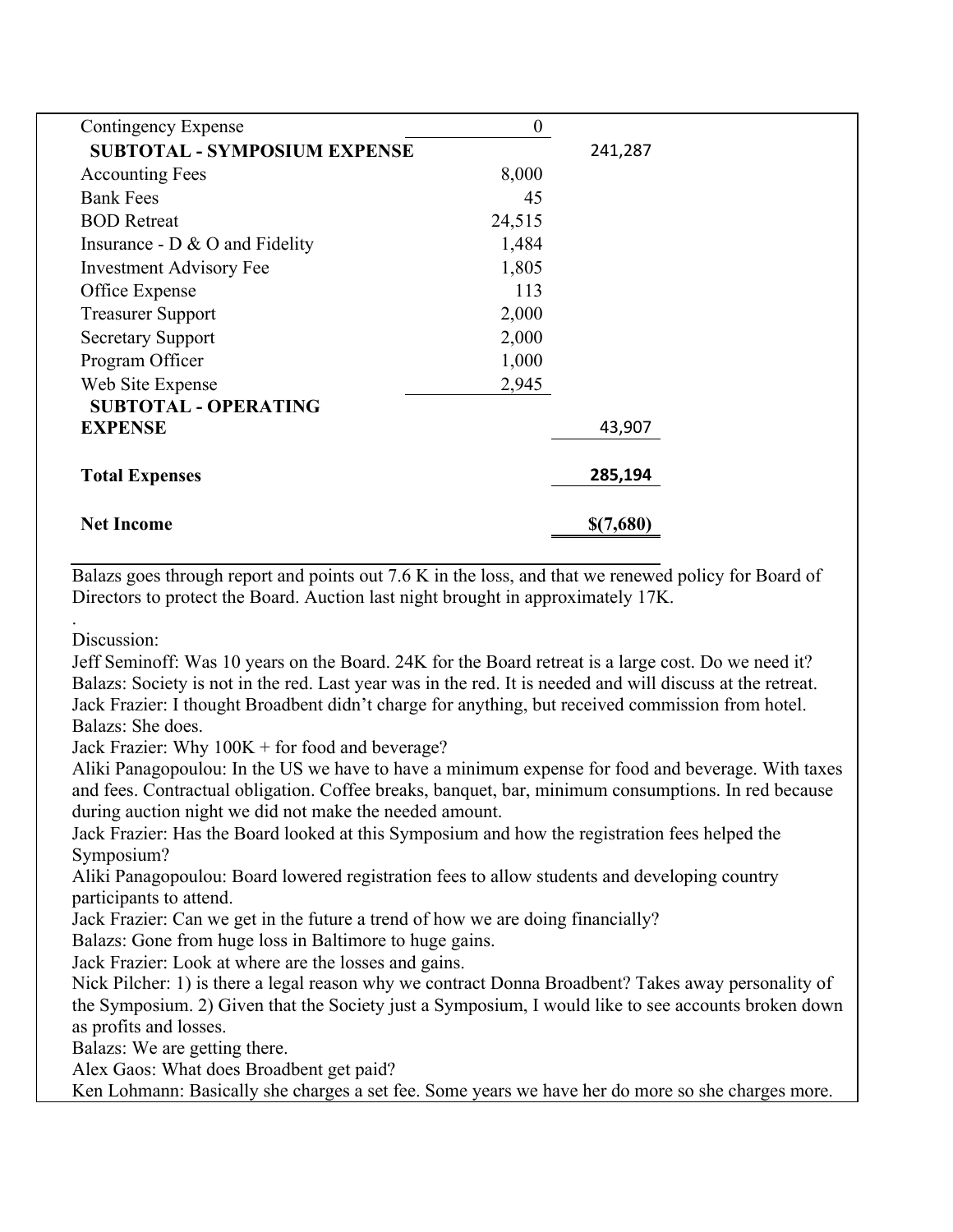Paid a commission by the hotel, but when we have her do more then we have to pay it. That is what happened in Las Vegas.

Ken Lohmann: A Symposium in the US makes contracts very complicated. Need to address regulations from flammability of poster boards and kinds of coverings so that no one will slip. Almost a lawyer's document. Need a professional.

Hector Barrios: In Venezuela, I have to save 4 months of my salary to pay \$25 in membership fee. How do we pay for it?

Tiwari: It is on the Board agenda to discuss at the retreat.

Kartik Shanker: We need to go back to why we do this? 10K on Broadbent. We have been an inclusive Society and we trust Board to balance the budget, but we do want to get away from the core to support people to come to the Symposium.

Motion to accept Treasurer's report: Jack Frazier Aliki Panagopoulou: Second Passes unanimously.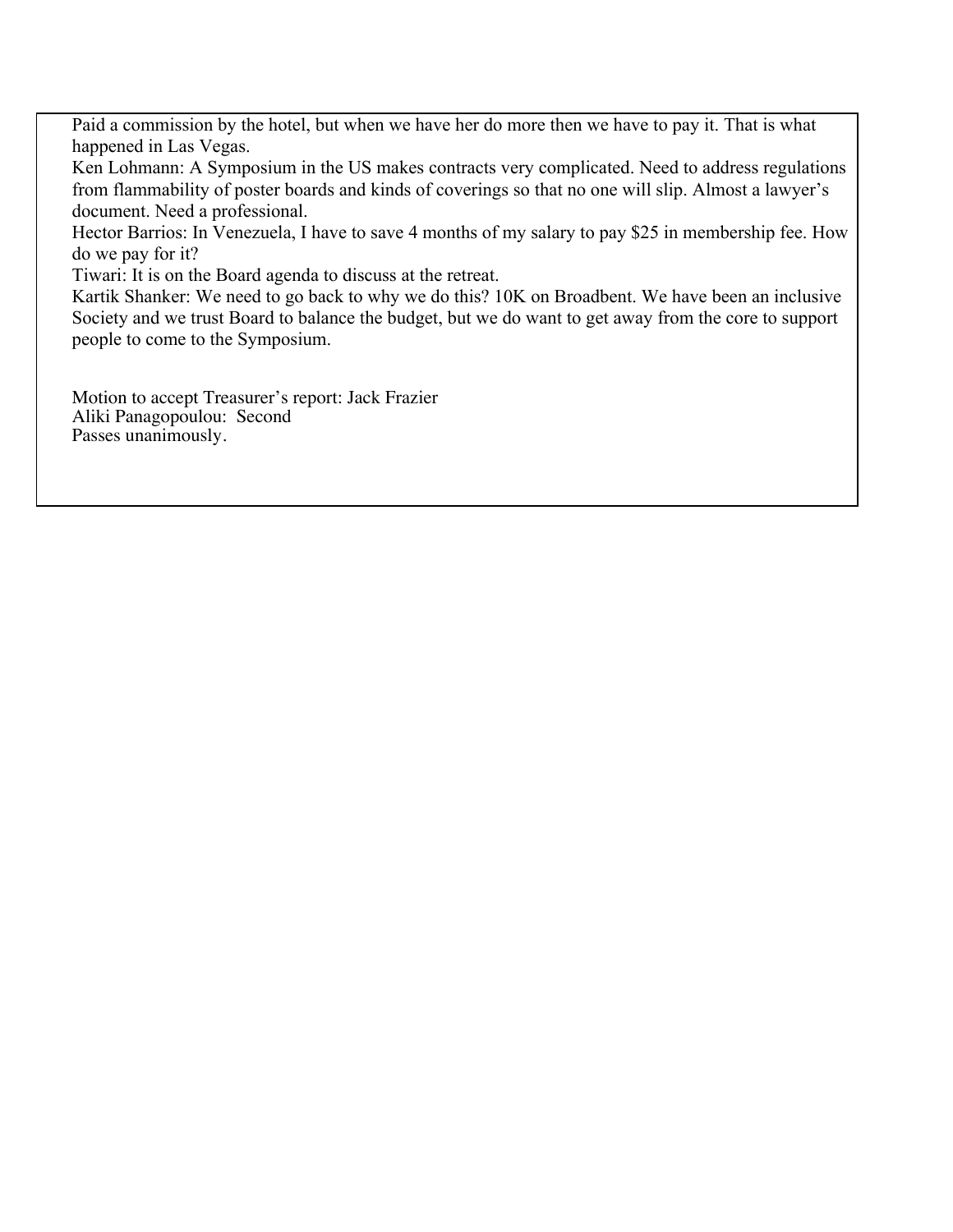| Conclusions:            |                     |                   |
|-------------------------|---------------------|-------------------|
| Action items:           | Person responsible: | Deadline:         |
| Present financial trend | Board               | 2019<br>Symposium |
|                         |                     |                   |

### **Travel Committee Report Alex Gaos 5.03 pm**

Gaos goes through the Travel Committee allocations below:

|                         |                                         | # ISTS38   | $%$ of     | # bed<br>grants | $%$ bed<br>grants | Bed/room    | Cash       | $Bed +$<br>cash |
|-------------------------|-----------------------------------------|------------|------------|-----------------|-------------------|-------------|------------|-----------------|
| <b>Chairs</b>           | <b>Region</b>                           | applicants | applicants | by region       | by<br>region      | costs       | awards     | awards          |
| Angela Formia           | Africa                                  | 12         | 8.0%       | 9               | 7.1%              | \$881.47    | \$0.00     | \$881.47        |
| Kelly Stewart           | US/Cana<br>da                           | 29         | 19.3%      | 27              | 21.3%             | \$2,379.98  | \$0.00     | \$2,379.98      |
| Karen Eckert            | Caribbea<br>$\mathbf n$                 | 3          | $2.0\%$    | 3               | 2.4%              | \$323.21    | \$0.00     | \$323.21        |
| Andrea Phillot          | So. Asia                                | 11         | 7.3%       | 9               | 7.1%              | \$920.65    | \$2,448.54 | \$3,369.18      |
| Andrea/ALan             | <b>SE</b><br>Asia/Pac<br>ific<br>Middle | 27         | 18.0%      | 25              | 19.7%             | \$2,203.68  | \$5,441.19 | \$7,644.87      |
| <b>ALan Rees</b>        | East/No.<br>Africa                      | 5          | 3.3%       | $\overline{4}$  | 3.1%              | \$391.77    | \$0.00     | \$391.77        |
| Alejandro<br>Fallabrino | So.<br>America                          | 15         | 10.0%      | 12              | 9.4%              | \$1,204.68  | \$0.00     | \$1,204.68      |
| Aliki Panagopolou       | Europe                                  | 29         | 19.3%      | 21              | 16.5%             | \$1,851.09  | \$0.00     | \$1,851.09      |
| Emma Harrison           | MX/CA<br>America                        | 19         | 12.7%      | 17              | 13.4%             | \$1,498.50  | \$0.00     | \$1,498.50      |
|                         |                                         | 150        | 100.0%     | 127             | 100.0%            | \$11,655.03 | \$7,889.73 | \$19,544.75     |

### **Japan Amount**

50 \$2,950 

| <b>Total beds</b> | <b>Total value</b> |
|-------------------|--------------------|
| 177               | \$22,495           |

Gaos: This is right around what was generated at the auction last year.

Discussion:

Jeff Seminoff: Is that beds or bed nights?

Gaos: Beds.

Kartik Shanker: Trend question. Travel budget has gone down significantly. Does that indicate inability to raise funds?

Gaos: Have raised the question. Minimum amount is what the auction raises.

Aliki Panagopoulou: Financial crisis. Had to tighten the belt.

Gaos: If auction money, then why put all the logos on presentations? Board will discuss. Jack Frazier: Could I ask that next time a comparison over the years be presented?

Motion to accept Travel Chair's report: Jack Frazier Second: Matthew Godfrey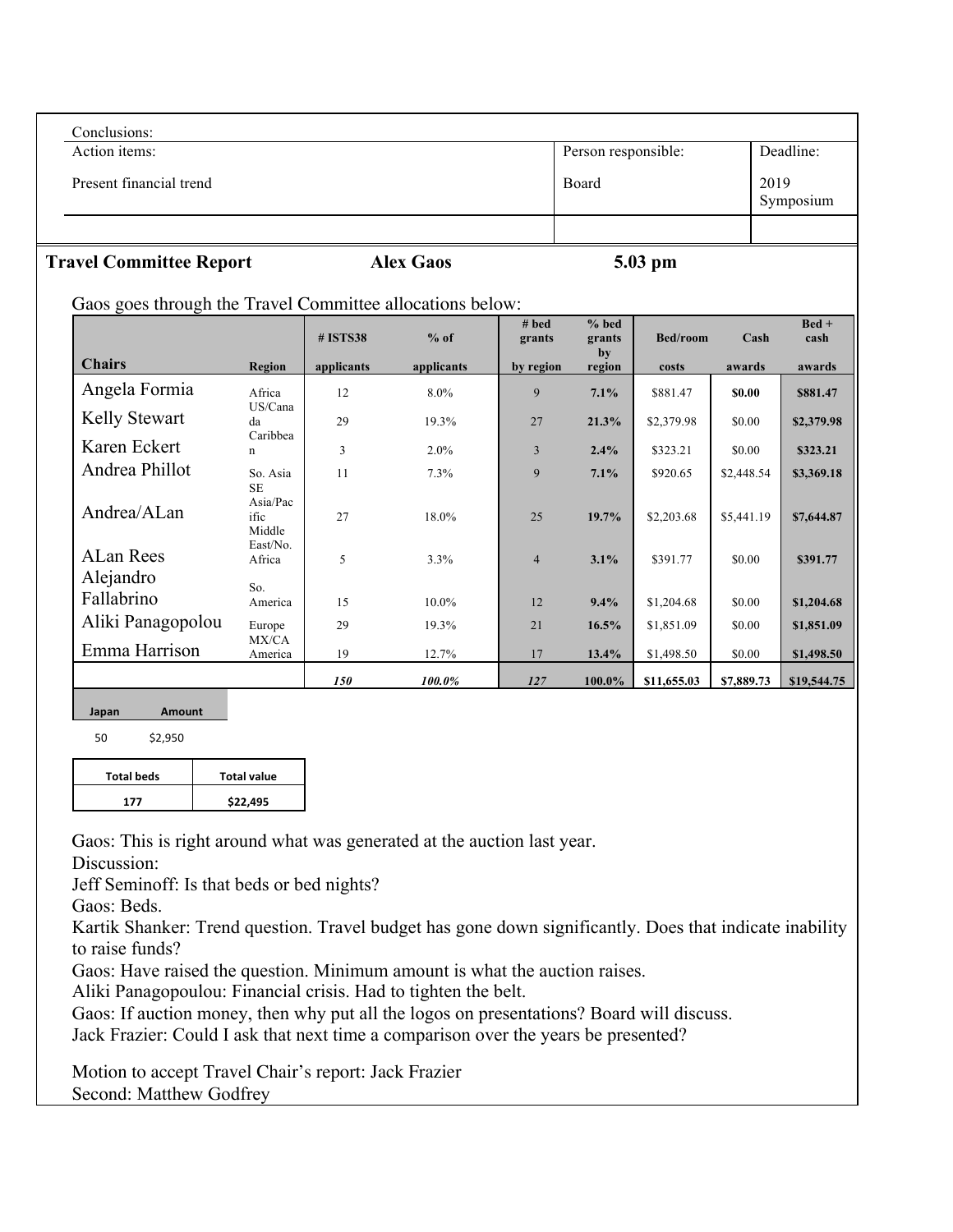Motion passes unanimously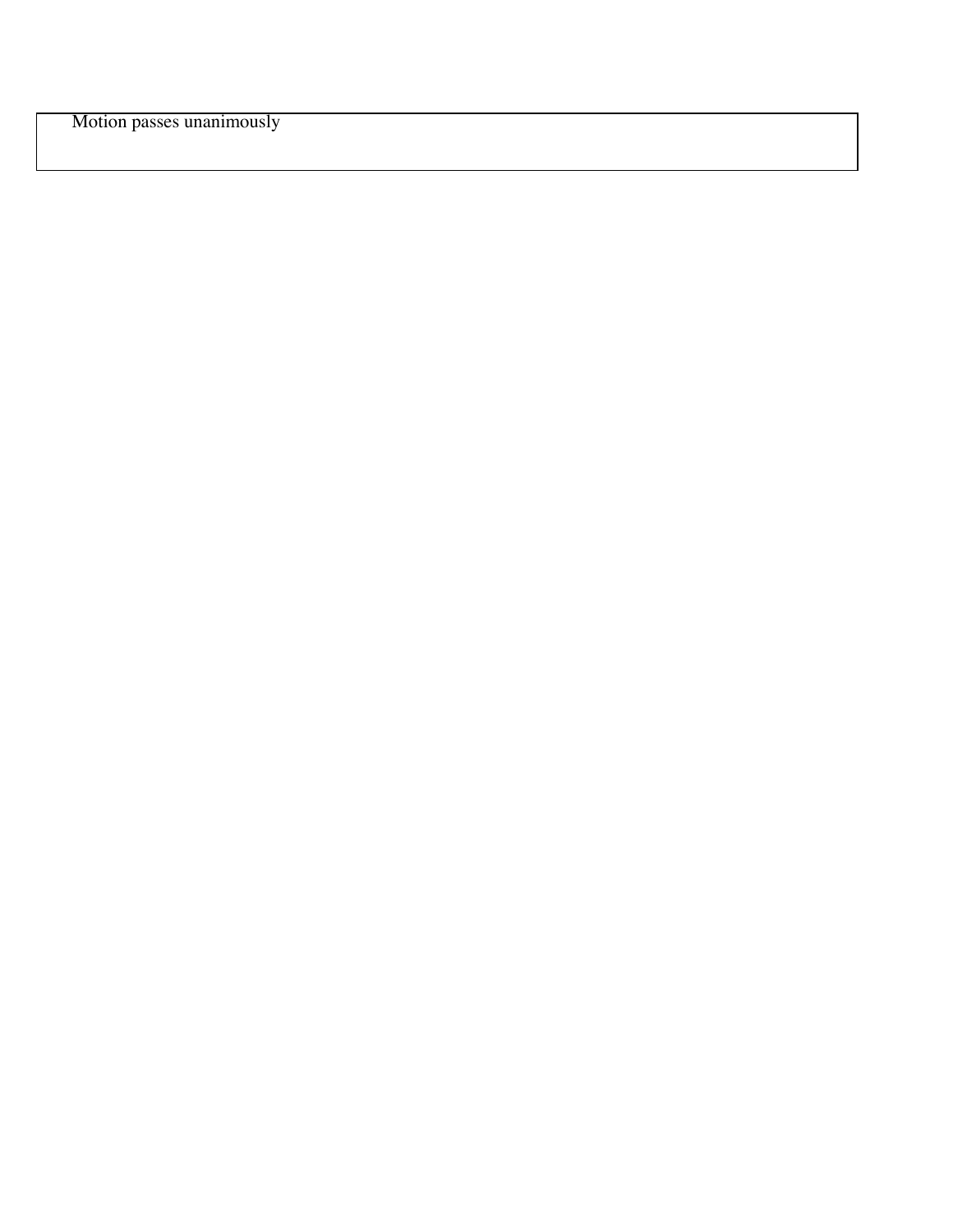| Conclusions:                                                                                          |                                                                     |                     |                   |  |  |
|-------------------------------------------------------------------------------------------------------|---------------------------------------------------------------------|---------------------|-------------------|--|--|
|                                                                                                       |                                                                     |                     |                   |  |  |
| Action items:                                                                                         |                                                                     | Person responsible: | Deadline:         |  |  |
| Present trend in Travels Grants over the years                                                        |                                                                     | Board               | 2019<br>Symposium |  |  |
| <b>Student Committee Report</b>                                                                       | <b>Itzel Sifuentes</b>                                              | 5.11 pm             |                   |  |  |
| 1) Workshop:                                                                                          |                                                                     |                     |                   |  |  |
| Title: Art of Writing Science                                                                         |                                                                     |                     |                   |  |  |
| Date: Sunday, 18th from 9 am to 3 pm.                                                                 |                                                                     |                     |                   |  |  |
| 4 Speakers:                                                                                           |                                                                     |                     |                   |  |  |
| $\bullet$                                                                                             | Richard Reina (Associate Professor at Monash University, Australia) |                     |                   |  |  |
| Jeff Seminoff (NOAA-Southwest Fisheries Science Center; Editor of the journals Chelonian<br>$\bullet$ |                                                                     |                     |                   |  |  |
| Conservation and Biology and Endangered Species Research)                                             |                                                                     |                     |                   |  |  |
| Kate Mansfield (Assistant Professor, University of Central Florida)<br>$\bullet$                      |                                                                     |                     |                   |  |  |
| Sean Williamson (Research School of Biology, Australian National University)<br>$\bullet$             |                                                                     |                     |                   |  |  |

Attendees: 24

### **2) Student Social Mixer** & **Speed Chatting**

The overall aim is to enhance participation of students in our society, and let them know that they are important for all of us, because after all, students are a fundamental part of the Society.



**2) Student feedback:** 124 students and 70 evaluators

Sifuentes indicated that this was her last year and 2 new students would be taking over the Committee. Aliki Panagopoulou thanked her for the work done.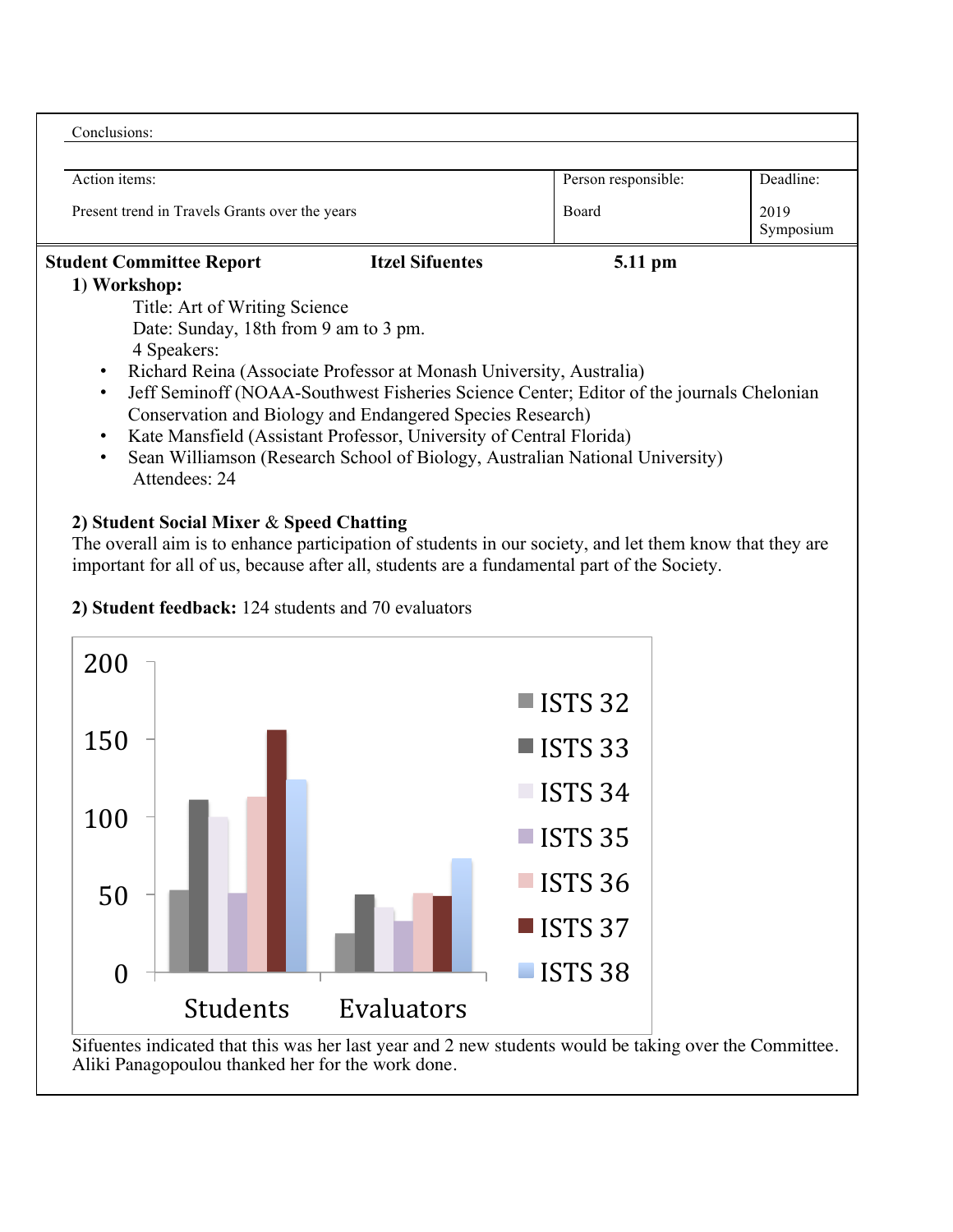| Conclusions:                                                                                                |                        |                     |           |
|-------------------------------------------------------------------------------------------------------------|------------------------|---------------------|-----------|
| Action items:                                                                                               |                        | Person responsible: | Deadline: |
|                                                                                                             |                        |                     |           |
| <b>Ethics Code</b>                                                                                          | <b>Andrea Phillott</b> | 5.15 pm             |           |
| Overview from Phillott:                                                                                     |                        |                     |           |
| Context and Timeline for the Proposed ISTS Code of Ethical Conduct (CoC):                                   |                        |                     |           |
| Previously-Formal and informal reports of issues to past Presidents and Board members<br>$\bullet$          |                        |                     |           |
| Apr 2016- President of ISTS36 in Peru formally identified need for CoC<br>$\bullet$                         |                        |                     |           |
| Aug 2016- Draft CoC presented to Board for feedback; revised                                                |                        |                     |           |
| Apr 2017- Proposed CoC v1 presented to Board and approved<br>$\bullet$                                      |                        |                     |           |
| Proposed CoC v1 presented to Membership for feedback                                                        |                        |                     |           |
| Aug 2017- Proposed CoC v2 presented to Board and approved<br>$\bullet$                                      |                        |                     |           |
| Feb 2018- Proposed CoC v2 presented to Membership for feedback<br>$\bullet$                                 |                        |                     |           |
| Next Steps to Revise the Proposed ISTS Code of Ethical Conduct:                                             |                        |                     |           |
| All feedback submitted through CTURTLE, email, and in person in Feb 2018 will be<br>$\bullet$<br>considered |                        |                     |           |

- The proposed CoC v2 will be revised to create a proposed CoC v3 for ISTS Events and Business
- The proposed CoC v3 and a summary of all feedback received will be shared with the Board for discussion and approval in Aug 2018
- The proposed CoC v3 (4?) and a summary of all feedback received will be shared with the ISTS Membership in late 2018
- The proposed CoC v3 (4? 5?) will be shared with the ISTS Membership in ISTS39

### Discussion:

Jack Frazier: Can this be shared widely with everyone?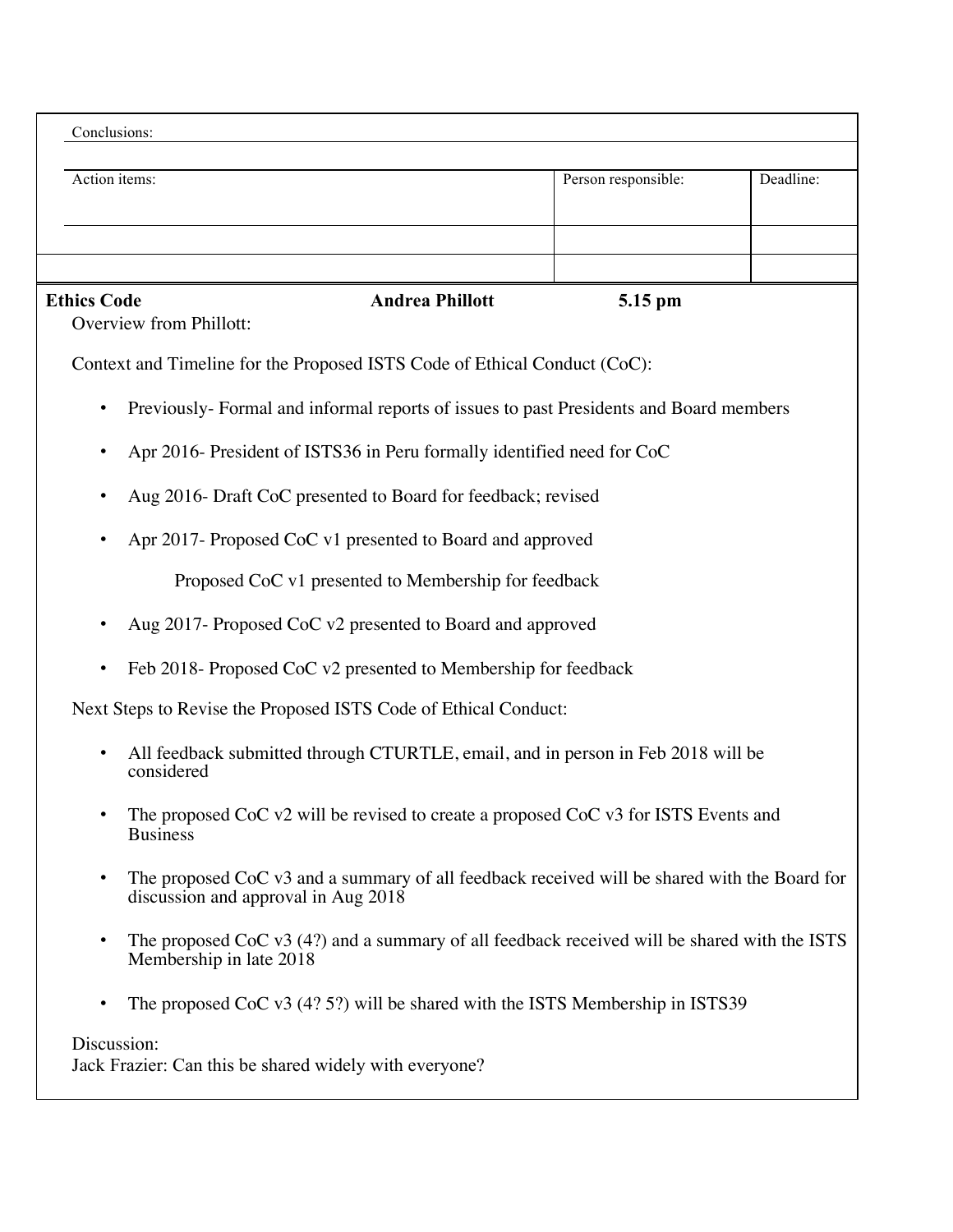Phillott: Yes

Alex Gaos: ISTS39 will we have an opinion?

Phillott: Received equal responses across the full spectrum. This is safety behavior and need membership buy-in, and will do as many drafts as needed and then will be put to a vote eventually. Robert's rules say that said it could be established by policy, but we need membership say and vote.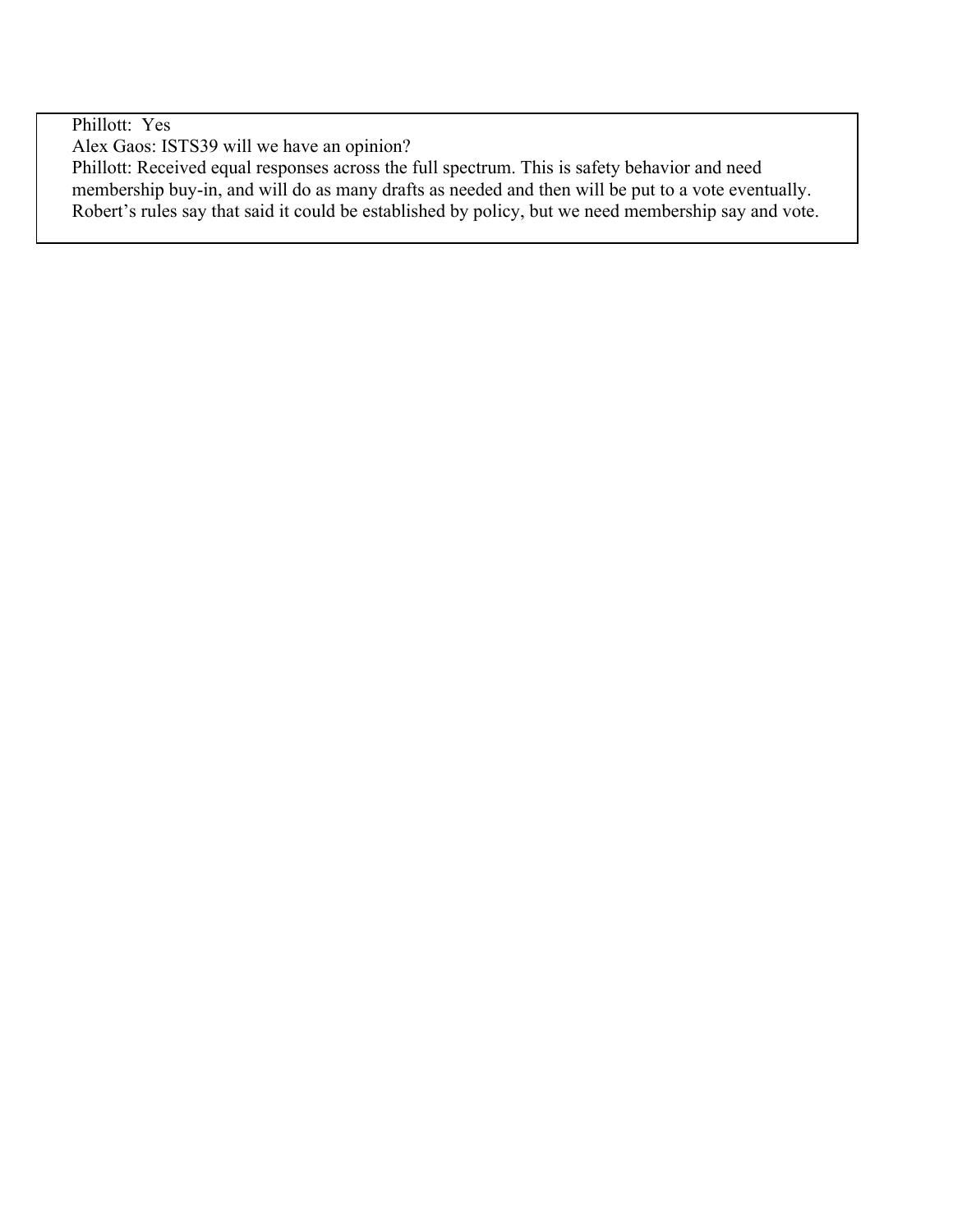| <b>ISTS Elections</b>                                                                                                                                                                                                                                                                                                                                                                                                                                                                                                                                                                                                    | <b>Kate Mansfield</b>                                                                                                                                                                                                                                                       | 5.27 pm             |           |  |  |
|--------------------------------------------------------------------------------------------------------------------------------------------------------------------------------------------------------------------------------------------------------------------------------------------------------------------------------------------------------------------------------------------------------------------------------------------------------------------------------------------------------------------------------------------------------------------------------------------------------------------------|-----------------------------------------------------------------------------------------------------------------------------------------------------------------------------------------------------------------------------------------------------------------------------|---------------------|-----------|--|--|
| Thanks Nominations Committee members and Yoshi Matsuzawa for facilitating Japanese voting at<br>Symposium. Plus for the online voting system thanked Aliki Panagopoulou, and those who<br>Requested responses and notations for the next elections.                                                                                                                                                                                                                                                                                                                                                                      |                                                                                                                                                                                                                                                                             |                     |           |  |  |
|                                                                                                                                                                                                                                                                                                                                                                                                                                                                                                                                                                                                                          | 238 votes in total (bit of improvement from last year but still a low % voting)<br>President-Elect: Diego Amorocho-225 votes<br>Board: Richard Reina (138 votes) and Andy Estrades (108 votes)<br>Awards Committee: Sheryan Epperly (187 votes) and Irene Kelly (207 votes) |                     |           |  |  |
| Other received:<br>Marco Garcia: 88 votes<br>Lalith Ekanayake 90 votes                                                                                                                                                                                                                                                                                                                                                                                                                                                                                                                                                   |                                                                                                                                                                                                                                                                             |                     |           |  |  |
| Discussion:<br>Jack Frazier: Can Japanese members vote again?<br>Mansfield: 2 separate registration system set up. And need to take this into consideration.                                                                                                                                                                                                                                                                                                                                                                                                                                                             |                                                                                                                                                                                                                                                                             |                     |           |  |  |
| Conclusions:                                                                                                                                                                                                                                                                                                                                                                                                                                                                                                                                                                                                             |                                                                                                                                                                                                                                                                             |                     |           |  |  |
| Action items:                                                                                                                                                                                                                                                                                                                                                                                                                                                                                                                                                                                                            |                                                                                                                                                                                                                                                                             | Person responsible: | Deadline: |  |  |
|                                                                                                                                                                                                                                                                                                                                                                                                                                                                                                                                                                                                                          |                                                                                                                                                                                                                                                                             |                     |           |  |  |
| 2019 Symposium overview                                                                                                                                                                                                                                                                                                                                                                                                                                                                                                                                                                                                  | <b>Ken Lohmann</b>                                                                                                                                                                                                                                                          | 5.35 pm             |           |  |  |
| Gives a thorough overview of the Symposium in the USA.<br>Theme: Navigating the Future. Not only what my lab does, but also anticipate future<br>٠<br>conservation problems and frontiers of sea turtle biology.<br>Location: Charleston, South Carolina<br>٠<br>Dates: Feb 2-6, 2019<br>Hotel: Marriott Charleston<br>\$145/night for single, double, triple or quadruple occupancy<br>٠<br>Free internet<br>٠<br>Grocery store close by<br>Direct flights to Charleston<br>٠<br>Also connecting flights from major US cities<br>٠<br>Taxi to hotel: \$25 each way<br>٠<br>Downtown shuttle \$14<br>Free onsite parking |                                                                                                                                                                                                                                                                             |                     |           |  |  |
| Conclusions:                                                                                                                                                                                                                                                                                                                                                                                                                                                                                                                                                                                                             |                                                                                                                                                                                                                                                                             |                     |           |  |  |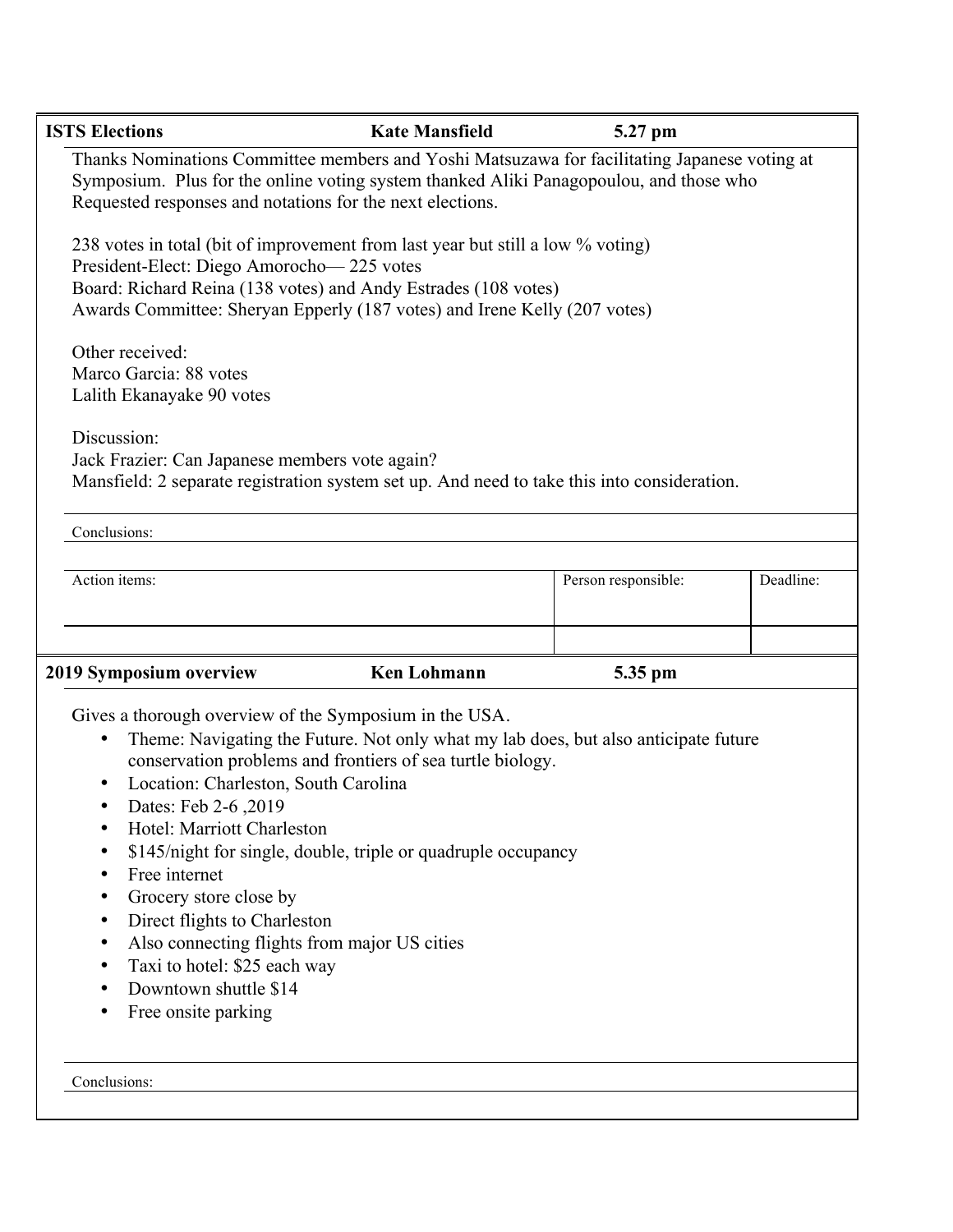| <b>Other business</b> | 5.45 pm             |           |
|-----------------------|---------------------|-----------|
|                       |                     |           |
|                       |                     |           |
| Action items:         | Person responsible: | Deadline: |

- We should work towards a plastic-free Symposium
- Post-Symposium survey: Andrea Phillott will send out a survey through Google forms. Results will be summarized for the membership.
- Kobe Declaration: Yoshi Matsuzawa reads through it:

### **The Kobe Declaration: Beyond Protection of Sea Turtles**

"At the 38<sup>th</sup> International Sea Turtle Symposium in Kobe, Japan, on 20 February 2018, a panel of international sea turtle experts have taken an important step forward in discussing issues surrounding the idea of moving beyond protection. The panel members encourage further dialogue on the need for flexible and diverse conservation and management strategies in accordance with sea turtle population status, management context, scientific knowledge, local and traditional knowledge, socioeconomic needs, and cultural considerations. In doing so, we commit to respecting the diversity in conservation and management strategies and recognize that the path to thriving sea turtle populations may differ with each community, culture, country, and region that have shared populations of sea turtles. As the President of the 38<sup>th</sup> International Sea Turtle Symposium, I declare this moment as the start of a new conversation to take us beyond protection of sea turtles."

Discussion:

Aliki Panagopoulou: What is the role of this document? Matsuzawa: Presidential, personal declaration. No pressure. Rebecca Regnery: Confusing document. Not a resolution. Matsuzawa: Just my style; personal and statement as President. More detailed document will be published. A start for more dialogue. Nick Pilcher: Supportive, but reads in different forms: Press, Society, and personal. I can help tweak it. Tony Nalovic: Like details on what are the sustainable uses. Heidi Frisch-Nwakanma: Communicated as a personal declaration or as joint outcome of the Symposium? If so not appropriate to adopt it. Matsuzawa: As a President's statement. Andrea Phillott: Is this for sharing with Society? Or share outside the ISTS? Matsuzawa: Put it in the President's report and media release. Andrea Phillott: Not a perspective the Society has taken. Matsuzawa: Tell media what happened at session. Not a resolution, and declare the statement as a personal statement.